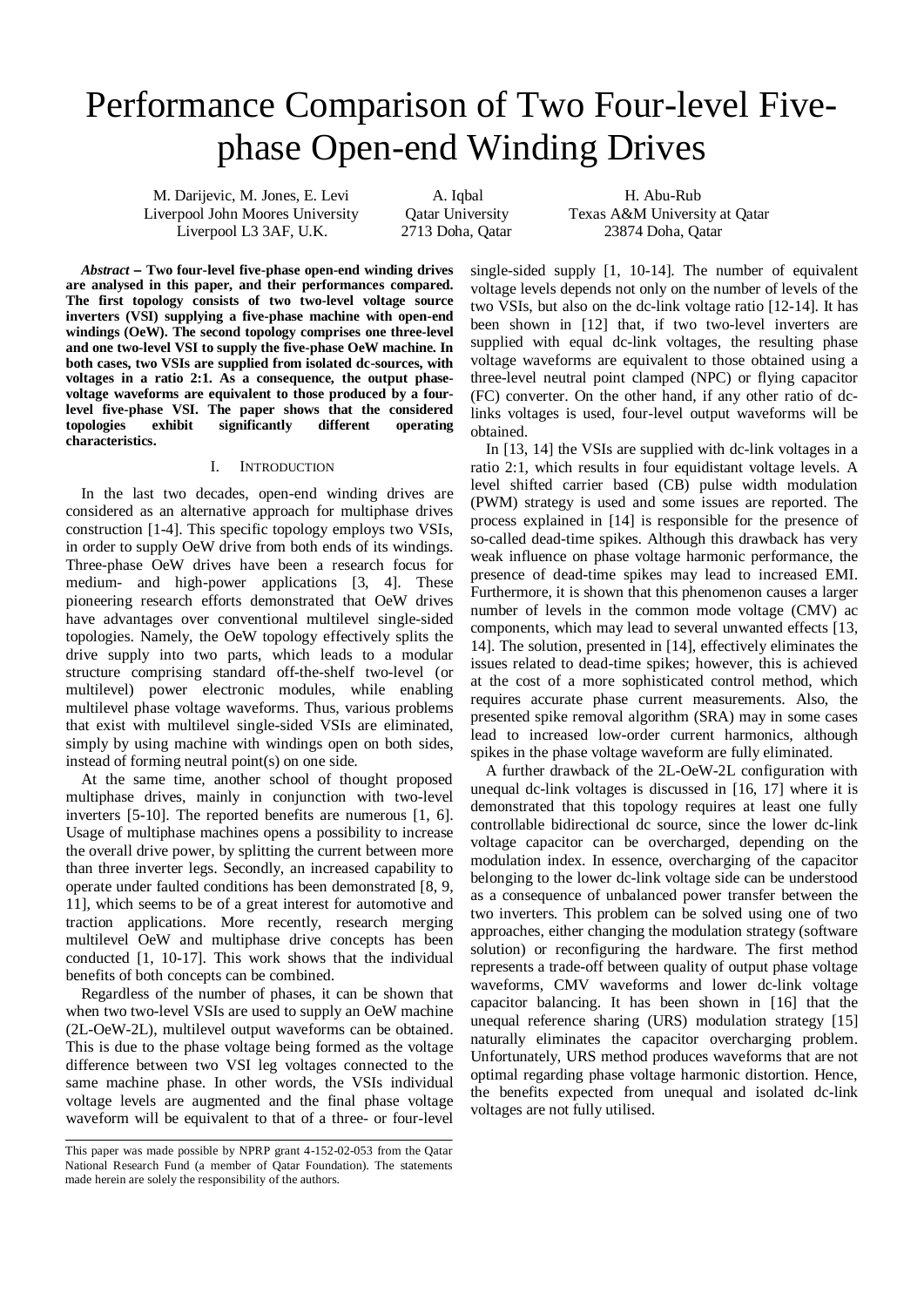There are three possibilities to tackle this problem using a hardware based approach. The least efficient way is to dissipate the energy that leads to capacitor overcharging using the brake resistor. Since this is required during regular drive operation, it inevitably decreases the overall efficiency and requires a large resistor. Alternatively, one could direct the excess of energy towards the higher dc-link voltage side. This solution would require additional complex bidirectional and isolated dc-dc converters, which are still not in regular use for high-power applications. Finally, instead of intervention in dc-dc conversion stage, one can change the way dc-ac conversion is performed. This can be realised by replacing one two-level inverter with a three-level NPC VSI, making a 3L-OeW-2L drive. This becomes an attractive option with regard to recent progress in the semiconductor industry, where novel NPC power modules are now available as offthe-shelf solutions for three-level converters. At the same time, a further power increment is possible, since dc-link voltage on three-level inverter side can be increased further. This novel topology does not require simultaneous switching in two VSI legs connected to the same machine phase, which is the direct cause of dead-time spikes in phase voltage waveform in the 2L-OeW-2L configuration [14]. Additionally, it will be shown further that the 3L-OeW-2L drive naturally balances the dc-links capacitor voltages.

Both 2L-OeW-2L and 3L-OeW-2L topologies are described in the next section, for the five-phase drive case. It is shown that a dc-link voltage ratio 2:1 in both cases results in four-level operation. Suitable modulation techniques are described for each configuration and the different performances are compared using detailed simulations. In order to isolate the drive performance from the dc-link overcharging problem, the first set of results contains steadystate waveforms for the case when the VSIs are supplied using controllable four-quadrant dc sources. Next, the dc-link overcharging problem is analysed, observing the behaviour when dc-link voltages are formed using three-phase diode rectifiers.

# II. TOPOLOGY ANALYSIS

The two topologies under investigation are depicted in Figs. 1 and 2. The dc-link voltages (*Vdc*1, *Vdc*2) are isolated so the OeW drive has overall dc-link of  $V_{dc} = V_{dc1} + V_{dc2}$ , which is set to be 600 V. This results in  $V_{dc1} = 400$  V and  $V_{dc2} = 200$  V.

To simplify the analysis of the drives characteristics, the single-phase equivalent (boxed red dashed line in Figs. 1 and 2) is considered. Disregarding the rest of the drive and under the assumption that  $v_{n1} = v_{n2} = 0$  V, analysis of a so-called equivalent model shows how the phase voltage levels are formed. All possible switching states and their relationship with leg and phase voltages are given in Tables I and II, for 2L-OeW-2L and 3L-OeW-2L drives, respectively. Complementary switches in two-level inverters  $(VSI<sub>1</sub>$  and  $VSI<sub>2</sub>$  in Fig. 1 and  $VSI<sub>2</sub>$  in Fig. 2) for  $k<sup>th</sup>$  drive phase are marked with  $S_{up2k}$  and  $S_{dn2k}$ . VSI<sub>1</sub> in Fig. 2 is a three-level NPC inverter and it contains two complementary pairs of power switches, per drive phase. These are marked with

superscripts "*a*" and "*b*" ( $S_{up1k}^a$  and  $S_{dn1k}^b$ ,  $S_{up1k}^b$  and  $S_{dn1k}^b$ ) for the  $k<sup>th</sup>$  drive phase. Common rule is that complementary switches with the indices "*up*" and "*dn*" cannot be turned on at the same time, in order to prevent dc-link rail shortcircuiting. Having this in mind, in order to simplify the analysis, switching states can be defined for complementary pairs instead of analysing separate switches:

 $-S_{1k} = 1$ , if  $S_{up1k}$  or  $D_{up1k}$  is turned on, otherwise  $S_{1k} = 0$ .  $-S_{2k} = 1$ , if  $S_{\mu p2k}$  or  $D_{\mu p2k}$  is turned on, otherwise  $S_{2k} = 0$ .  $-S_{1k}^a = 1$ , if  $S_{up1k}^a$  or  $D_{up1k}^a$  is turned on, otherwise  $S_{1k}^a = 0$ .  $S_{1k}^{b} = 1$ , if  $S_{up1k}^{b}$  or  $D_{up1k}^{b}$  is turned on, otherwise  $S_{1k}^{b} = 0$ . In this way, dead-time can be disregarded in order to simplify the analysis. Although the 2L-OeW-2L configuration has four switching combinations, while the 3L-OeW-2L has eight, it is clear from Tables I and II that both topologies have four, i.e. exactly the same, equivalent phase voltage levels (400 V, 200 V, 0 and -200 V). This is a consequence of the chosen dclink voltage ratio, resulting in the mid-point voltage of  $VSI<sub>1</sub>$ in Fig. 2 to be equal to  $v_{mp} = V_{dc1}/2 = V_{dc2}$ . Hence, two switching combinations in Table II ( $N = 2$  and 5) produce the same equivalent phase voltage level of 200 V, while 0 voltage level can be produced with  $N = 6$  and 7. States that are not used are marked with "*Z*" in Table II. These states are not in use, since NPC VSI leg voltage for these switching combinations is not determined by modulation strategy, but with phase current sign and conduction of antiparallel diodes. On the other hand, Table I shows that in the case of 2L-OeW-2L only one switching combination corresponds with the single equivalent voltage level. As a result, the two topologies have different operating properties.

TABLE I. RELATIONSHIP BETWEEN SWITCHING STATES, LEG AND EQUIVALENT VOLTAGES FOR THE 2L-OEW-2L DRIVE.

|  | 511 | $S_{21}$ | $v_{11}$ [V] | $v_{21}$ [V] | Equivalent $v_1$ [V] |  |
|--|-----|----------|--------------|--------------|----------------------|--|
|  |     |          | $V_{dc1}$    | $V_{dc2}$    | $1/3V_{dc}$          |  |
|  |     |          | $V_{dc1}$    |              | $2/3V_{dc}$          |  |
|  |     |          |              | $V_{dc2}$    | $-1/3V_{dc}$         |  |
|  |     |          |              |              |                      |  |

TABLE II. RELATIONSHIP BETWEEN SWITCHING STATES, LEG AND EQUIVALENT VOLTAGES FOR THE 3L-OEW-2L DRIVE.

| N | $S_{11}^a$ | $S_{11}^b$ | $S_{21}$ | $v_{11}$ [V] | $v_{21}$ [V] | Equivalent $v_1$ [V] |
|---|------------|------------|----------|--------------|--------------|----------------------|
|   |            |            |          | $V_{dc1}$    |              | $2/3V_{dc}$          |
| 2 |            |            |          | $V_{dc1}$    | $V_{dc2}$    | $1/3V_{dc}$          |
| 3 |            | 0          |          | Ζ            |              | Z                    |
| 4 |            | 0          |          | Z            | $V_{dc2}$    | Z                    |
| 5 | 0          |            | 0        | $V_{dc1}/2$  |              | $1/3V_{dc}$          |
| 6 | 0          |            |          | $V_{dc1}/2$  | $V_{dc2}$    |                      |
| 7 | 0          | 0          |          |              |              |                      |
| 8 |            | 0          |          |              | $V_{dc2}$    | $-1/3V_{dc}$         |

#### III. MODULATION STRATEGY

Since both drives have four equidistant voltage levels, level shifted carrier based modulation strategies are analysed. Two carrier arrangements are investigated, with carriers in inphase disposition (PD) and with alternate phase disposition (APOD), as shown in Fig. 3. During one fundamental period, phase voltage reference instantaneous value is always situated within one of three so-called reference zones, bordered with voltage levels (horizontal black lines in Fig. 3). In each zone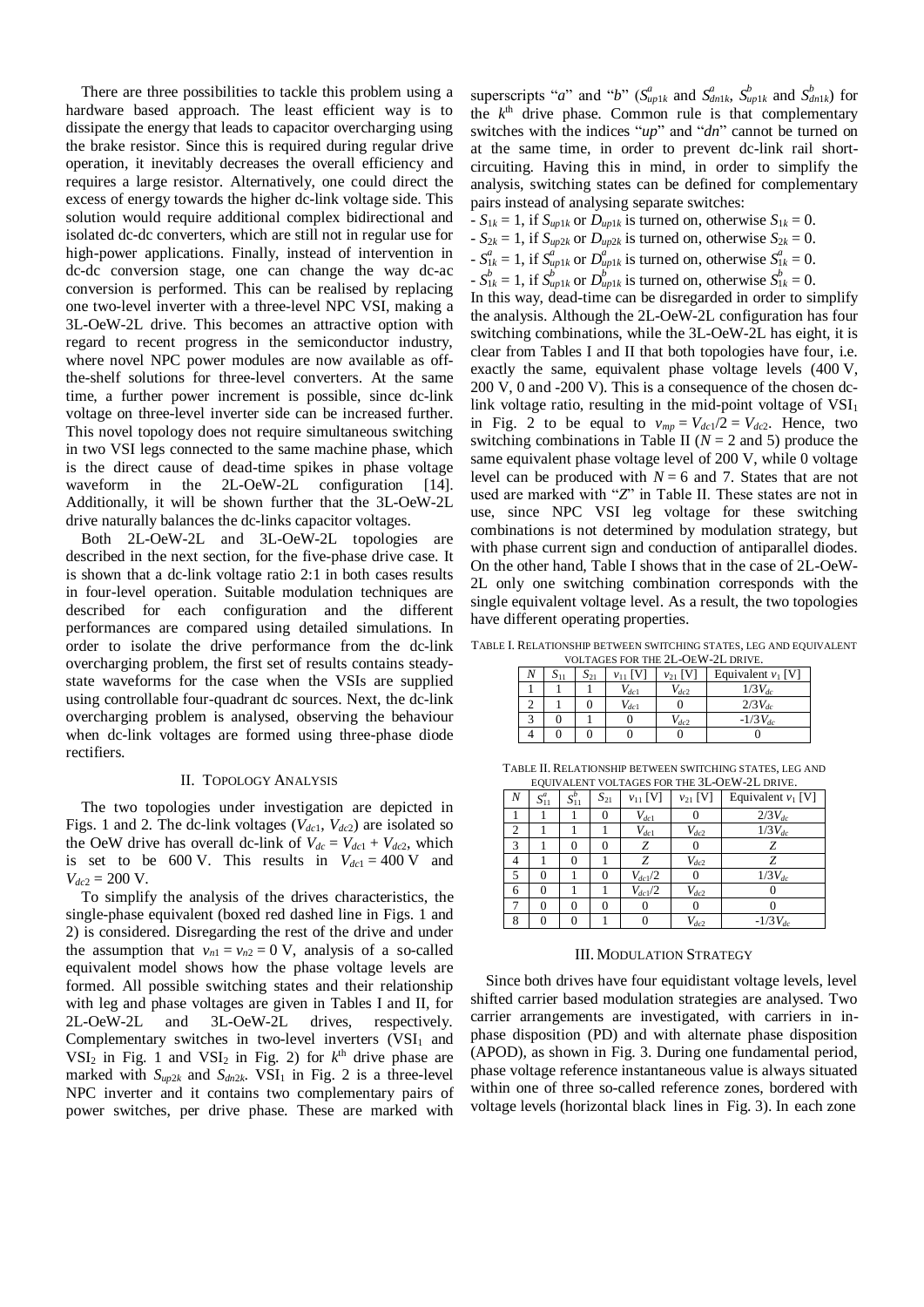

Fig. 1. Four-level five-phase OeW drive with two two-level VSIs(2L-OeW-2L).



Fig. 2. Four-level five-phase OeW drive with one three- and one two-level inverter (3L-OeW-2L).



APOD (b) PWM during one fundamental period. Reference is with min-max injection.

a reference is compared with a single carrier. Clearly, as long as the reference is in the same zone, comparison with remaining two carrier signals always gives the same result (0 or 1). To determine the relationships between references, carriers and switching states, it is helpful to define:

$$
A_{ik} = \begin{cases} \text{if } v_k^* > C_i & \text{then } 1\\ \text{if } v_k^* < C_i & \text{then } 0 \end{cases} \tag{1}
$$

where  $v_k^*$  is the phase voltage reference for the  $k^{\text{th}}$  phase, while *i* can be equal to 1, 2 or 3. Since 2L-OeW-2L drive contains two complementary switch pairs per one drive phase (one per VSI), determination of switching states from *Aik*, requires some additional calculations, as explained in [13, 14]:

$$
S_{1k} = A_{2k}, \qquad S_{2k} = \overline{A_{1k}} + A_{2k} \cdot \overline{A_{3k}}, \tag{2}
$$

Resulting  $VSI_1$  and  $VSI_2$  operation is summarised in Table III. As emphasised in [14], both inverters are in PWM mode in the reference zone 2. In other two zones,  $VSI<sub>1</sub>$  holds one voltage level, while inverter with lower dc-link voltage performs PWM.

On the other hand, 3L-OeW-2L topology has much simpler switching pattern, due to the existence of one additional complementary switch pair in the  $VSI<sub>1</sub>$ . Using the same rules as for the 2L-OeW-2L case, the governing relationships are:

$$
S_{1k}^a = A_{1k}, \qquad S_{1k}^b = A_{3k}, \qquad S_{2k} = A_{2k}
$$
 (3)

Operation of two VSIs in the case of 3L-OeW-2L drive is summarised in Table IV.  $VSI<sub>1</sub>$  in the first reference zone performs PWM operation between 0 and its mind-point voltage  $(V_{dc1}/2)$ , while in the reference zone 3 the same inverter operates between  $V_{dc1}/2$  and its full dc-link voltage. This symmetry leads to natural NPC VSI's dc-link capacitor voltage balancing using either PD PWM or APOD PWM.

The final gating signals are derived from (2) and (3) and the relationships given in the previous section, but with deadtime included.

| Ref. | Range          | VSI <sub>1</sub> | VSI <sub>2</sub> |
|------|----------------|------------------|------------------|
| zone | in Fig. $3$    |                  |                  |
|      | 0 to $1/3$     | holds 0          | <b>PWM</b>       |
|      | $1/3$ to $2/3$ | <b>PWM</b>       | <b>PWM</b>       |
|      | $2/3$ to 1     | holds $V_{dc1}$  | <b>PWM</b>       |

TABLE III. VSI OPERATION VS. REFERENCE ZONE (2L-OEW-2L DRIVE).

TABLE IV. VSI OPERATION VS. REFERENCE ZONE (3L-OEW-2L DRIVE).

| Ref. | Range          | VSI <sub>1</sub>                         | VSI <sub>2</sub> |
|------|----------------|------------------------------------------|------------------|
| zone | in Fig. $3$    |                                          |                  |
|      | 0 to $1/3$     | PWM (0 and $V_{dc1}/2$ )                 | holds $V_{dc2}$  |
|      | $1/3$ to $2/3$ | holds $V_{dc1}/2$                        | <b>PWM</b>       |
| 3    | $2/3$ to 1     | <b>PWM</b> ( $V_{dc1}/2$ and $V_{dc1}$ ) | holds 0          |

#### IV.SIMULATION RESULTS FOR THE CASE OF CONTROLLABLE DC-LINK VOLTAGE SOURCES

Numerical simulation of the two topologies is performed using Matlab/Simulink. The VSIs are modelled with a deadtime of 6 μs and PWM switching frequency of 2 kHz. The five-phase induction machine parameters are given in [13]. The first set of simulation results is obtained using ideal dcsources for dc-link voltage formation in order to prevent dclink capacitor overcharging. Waveforms for 2L-OeW-2L are shown in Figs. 4 and 5 for modulation index (*M*) equal to 1 and 0.5, which is defined as a ratio between the reference amplitude and *Vdc*/2. Phase voltage waveforms in Fig. 4 are the same as in [14], showing presence of voltage spikes since SRA is not implemented. The same phenomenon, but less visible due to naturally higher ripple, is present in Fig. 5, for APOD PWM. It should be noted that the phase voltage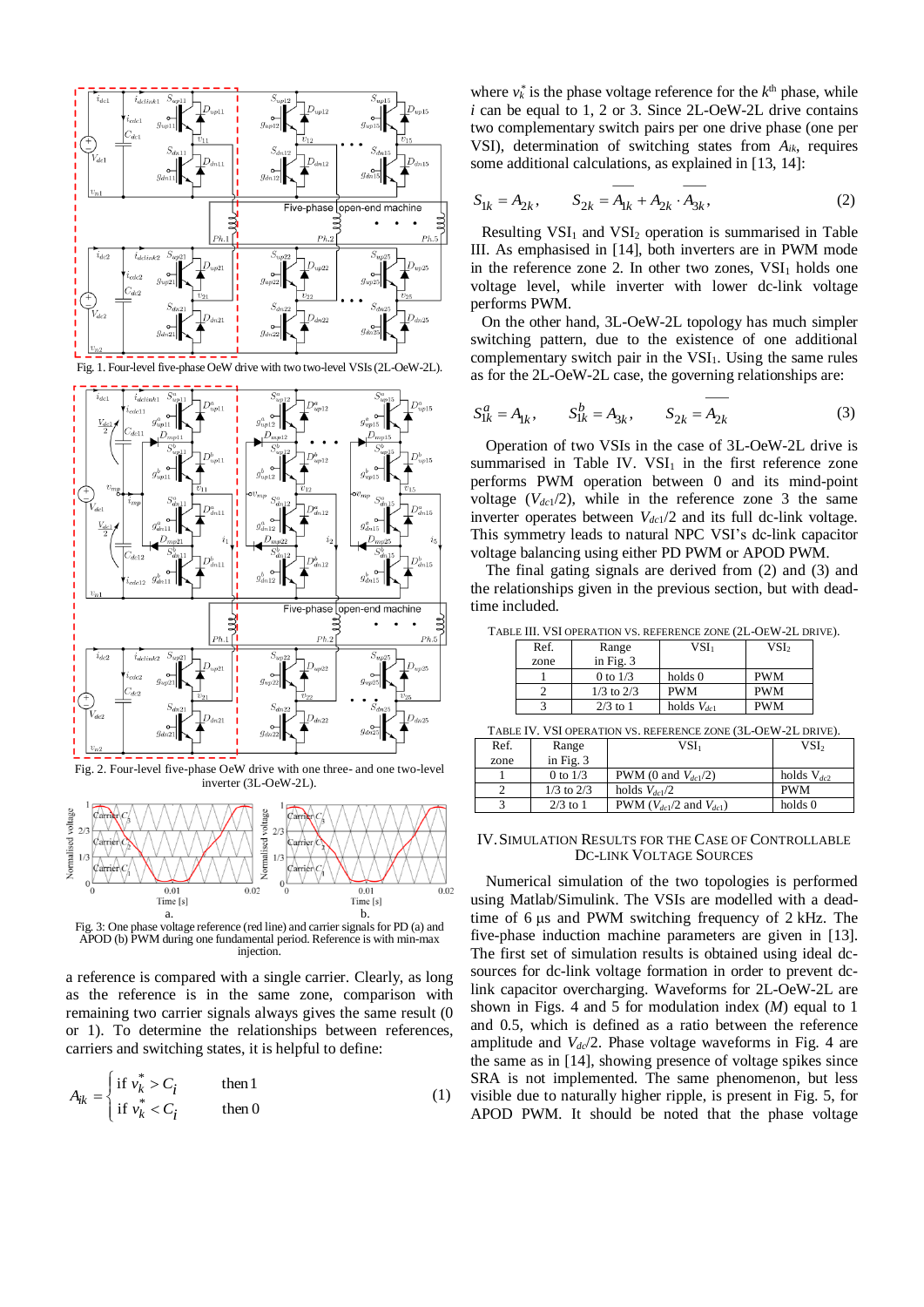waveforms produced when SRA [14] is implemented are much finer, since dead-time spikes are eliminated. In this case the phase voltage looks exactly the same as in corresponding cases for 3L-OeW-2L, depicted in Figs. 6 and 7. However, SRA increases the control complexity and requires current measurement, even for open-loop *V/f* control [14].



Fig. 7. Simulation results for 3L-OeW-2L APOD,  $M = 1$  (a),  $M = 0.5$  (b).

As explained in [13, 14], the 2L-OeW-2L drive naturally operates in two-level mode when  $M < 0.35$ . Alternatively, this modulation can be performed using only  $VSI<sub>2</sub>$ , which eliminates dead-time induced spikes [14]. Differences in the two types of two-level output waveforms are visible in Fig. 8.

Similarly, the 3L-OeW-2L drive naturally performs twolevel modulation for  $M < 0.35$ . It is also capable of working in three-level mode, for  $M < 0.7$ . This can be achieved by a simple modification of the modulation strategy in such a way that only  $VSI_1$  operates in PWM mode, while  $VSI_2$  connects all its output leg voltages to the same dc-link rail, forming a star connection on that OeW side. Waveforms for this case are given in Fig. 9. Although this modification does not improve harmonic performance, it can be used to reduce the switching losses. In general, both drives are capable of operating with variable number of voltage levels (depending on *M*) by simple modifications of modulation strategies, as summarised in Table V.

The phase voltage and stator current total harmonic distortions (THDs) are plotted against modulation index in Figs. 10 and 11 for the considered topologies. As explained in [14] for the 2L-OeW-2L drive, the dead-time spikes are responsible for harmonic distortion when the drive operates in the low and medium modulation index range  $(M < 0.7)$ . This is especially dominant for two-level operation  $(M < 0.35)$ , (black line in Fig. 10), since the entire phase voltage reference is located in zone 2, where spikes occur. However, if only VSI<sub>2</sub> is used for  $M < 0.35$  (blue '+' in Fig. 10), the THD is significantly reduced. Three-level operation with 2L-OeW-2L is based on reference comparison with two carrier signals (*C*<sup>1</sup> and  $C_2$ , or  $C_2$  and  $C_3$ ), which means that in one reference zone only  $VSI<sub>2</sub>$  is in PWM mode, while in zone 2 (associated with *C*2) both inverters operate. This asymmetry increases the dead-time influence on low-order current harmonics. Hence, this operation mode does not meet expectations.

TABLE V. VSI OPERATION FOR DIFFERENT OPERATING MODES.

| Number        | M             | VSIs PWM operation |                   |  |
|---------------|---------------|--------------------|-------------------|--|
| of levels     | range         | $2L-OeW-2L$        | 3L-OeW-2L         |  |
|               | $0 - 0.35$    | $VSI1$ and $VSI2$  | VSI <sub>2</sub>  |  |
| $\mathcal{D}$ |               | VSI <sub>2</sub>   |                   |  |
|               | $0 - 0.7$     | VSI.               | n/a               |  |
|               | $0 - 0.7$     | $VSI1$ and $VSI2$  | VSI1              |  |
|               | $0.35 - 1.05$ | $VSI1$ and $VSI2$  | $VSI1$ and $VSI2$ |  |

 $\mathsf{I}$ 



Fig. 8. Two-level operation and  $M = 0.2$ : 2L-OeW-2L with both inverters in PWM mode (a) and with only  $VSI<sub>2</sub>$  in PWM mode (b).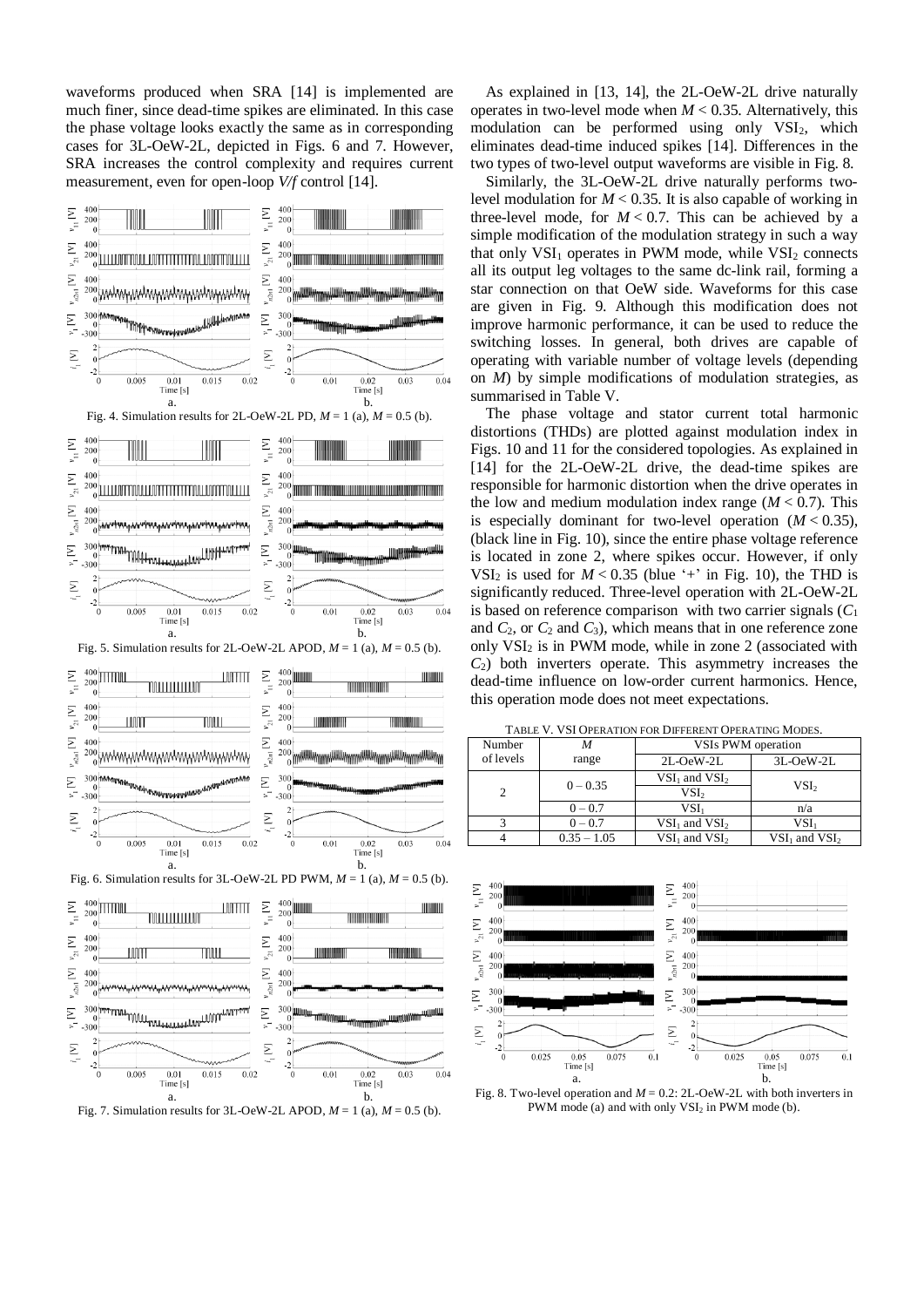

Fig. 9. Three-level operation with PD PWM and *M* = 0.5: 2L-OeW-2L with both inverters in PWM mode (a) and for  $3L$ -OeW-2L with only  $VSI_1$  in PWM mode (b).



 a. b. Fig. 11. Phase voltage and stator current THD against *M* for 3L-OeW-2L drive, with PD (a) and APOD (b) PWM.

In contrast to this, 3L-OeW-2L topology has identical performance for both open-end mode and the equivalent of single-sided two-level operation mode (Fig. 11). Furthermore, three-level single-sided operation results in approximately the same harmonic performance as the OeW four-level drive for  $M < 0.7$ . This feature can be used to reduce the drive switching losses.

#### V. SIMULATION RESULTS FOR THE CASE OF UNCONTROLLABLE DC-LINK VOLTAGE SOURCES

Analysis of dc-link capacitor overcharging problem requires detailed discussion of the dc-link current flow. From Figs. 1 and 2, capacitor currents are determined with:

$$
i_{\text{cdcl}} = i_{\text{dcl}} - i_{\text{dclink1}}
$$
  
\n
$$
i_{\text{cdc2}} = i_{\text{dc2}} - i_{\text{dclink2}}
$$
\n(5)

$$
i_{cdc11} = i_{dc1} - i_{dclink1}
$$
  
\n
$$
i_{cdc12} = i_{dc1} - i_{dclink1} - i_{mp}
$$
  
\n
$$
i_{cdc2} = i_{dc2} - i_{dclink2}
$$
 (6)

Equation (5) describes dc-link capacitor balancing for the 2L-OeW-2L drive, while (6) gives corresponding system of equations for the 3L-OeW-2L topology. Detailed analysis of the dc-link charging problem requires analysis of inverter's operation and conductance of each semiconductor device, in order to determine *idclink*<sup>1</sup> and *idclink*<sup>2</sup> currents. However, having in mind relationship between capacitor voltage and current:

$$
v_c(t_1) = \frac{1}{C} \int_{t_0}^{t_1} i_c dt + v_c(t_0)
$$
\n(7)

where  $v_c(t_1)$  is capacitor voltage at  $t = t_0$  and C is capacitance value, it is clear that  $i_c < 0$  will lead to reduction of capacitor voltage, while  $i_c > 0$  will increase  $v_c$  (with regard to the  $v_c(t_0)$ ). The second important conclusion for this analysis comes from energy flow analysis. Namely, since all dc-link voltages are constant and positive, it is clear that dc voltage sources *Vdc*<sup>1</sup> and *Vdc*<sup>2</sup> (Figs. 1 and 2) should always have positive current in order to source power to the rest of the drive. Therefore, current unidirectional voltage sources for dc-link formation are usually used. The simplest circuitry, suitable for this application in medium and high-power range, is three-phase diode rectifier with suppressed output voltage [18]. Due to diode characteristics, current can flow only from diode rectifier ac to its dc side. In other words, currents  $i_{dc1}$  and  $i_{dc2}$ in (5) and (6) are never negative. If so, when for some reason *idclink*<sup>1</sup> and *idclink*<sup>2</sup> are negative, some charge might be added to the capacitor, even for  $i_{dc1}$  and/or  $i_{dc2}$  equal to 0. Similar, wellknown overcharging mechanism is related to the drive braking process, where axillary circuit is usually used for energy dissipation. Power loss during braking process is undesired, but it takes a small part in drive operation, making losses tolerably small. However, it is shown in [16, 17] that 2L-OeW-2L drive suffers from overcharging problem during regular drive operation, making the energy dissipated in the resistor drastically higher.

In order to consider this problem in more detail, another simulation is performed. Three-phase diode rectifier models are included in simulation, together with large dc-link capacitors (of 1.5 mF). Figs. 12a and 12b show the dc-link voltages of each inverter for the 2L-OeW-2L and 3L-Oew-2L topologies, respectively. Once steady state is reached (at  $t = 0.5$  s), the dc-link voltage supplies are changed from controllable to uncontrollable mode. In the case of the 2L-OeW-2L drive, Fig. 12a shows that the lower dc-link voltage capacitor is over-charged, while Fig. 12b shows that the 3L-OeW-2L does not have this issue. The reason for the dc-link voltage increase in the 2L-OeW-2L case can be found in the different switching operation of the two VSIs, leading to a different power flow. Namely, the 2L-OeW-2L drive in reference zone 3 holds  $VSI_1$  leg output high (400 V,  $S_{1k} = 1$ , Table III), while  $VSI<sub>2</sub>$  works in PWM mode. It follows that, every time  $S_{2k} = 1$ ,  $k^{\text{th}}$  drive phase is connected between 400 V and 200 V. Positive phase current in that case flows